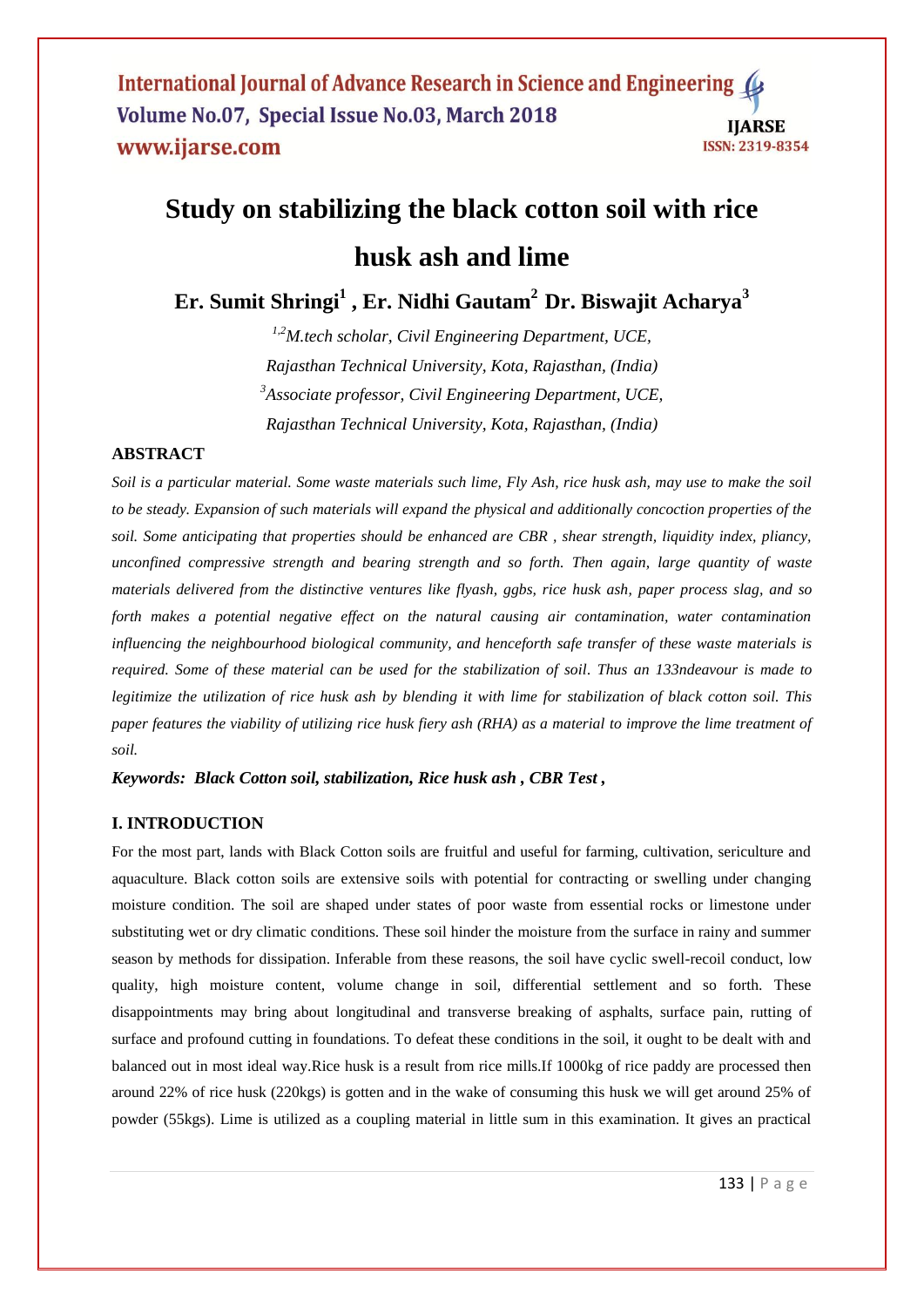#### International Journal of Advance Research in Science and Engineering Volume No.07, Special Issue No.03, March 2018 **IJARSE** www.ijarse.com ISSN: 2319-8354

method for stabilization being less vulnerable to water content. For the work, lime is utilized as a part of stabilizing agent for stabilization of black cotton soil.

## **II. MATERIAL USED**

## **2.1 Black cotton soil:**

Physical properties of black cotton soil are presented below, it is also known as expansive soil due to its swelling property.

| Sr. No.                 | <b>Property</b>                               | <b>Value</b>         |
|-------------------------|-----------------------------------------------|----------------------|
| 1                       | Specific gravity                              | 2.49                 |
| $\mathbf{2}$            | Liquid Limit (%)                              | 47.95                |
| $\mathbf{3}$            | Plastic Limit (%)                             | 23.94                |
| $\overline{\mathbf{4}}$ | Plasticity Index (%)                          | 24.01                |
| 5                       | Shrinkage Limit (%)                           | 16.11                |
| 6                       | Free Swell Index (%)                          | 24                   |
| 7                       | <b>IS</b> Classification                      | CH (High Plasticity) |
| 8                       | Grain Size analysis-Percent passing 75µ sieve | 89%                  |
| 9                       | Optimum Moisture Content (%)                  | 12                   |
| 10                      | Maximum Dry Density (g/cc)                    | 1.01                 |
| 11                      | California Bearing Ratio (%)                  | 1.98                 |
| 12                      | Insitu Soil Density $(g/cc)$                  | 1.58                 |
| 13                      | Unconfined Compressive Strength (KN/m2)       | 71                   |

## **2.2 Rice Husk Ash:**

Properties of rice husk are shown below,firstly rice husk is burned to get ash and its colour changed to whitish grey.

| Sr. No.        | Property                        | Value |
|----------------|---------------------------------|-------|
| 1              | Specific Gravity                | 1.95  |
| $\mathfrak{D}$ | Max. Dry Density                | 8.5   |
| 3              | <b>Optimum Moisture Content</b> | 31.8  |
| 4              | Angle of Internal Friction      | 38    |
| 5              | Liquid Limit $(\%)$             | 48.4  |
| 6              | Plastic Limit (%)               | 23.8  |
|                | Plasticity Index (%)            | 24.6  |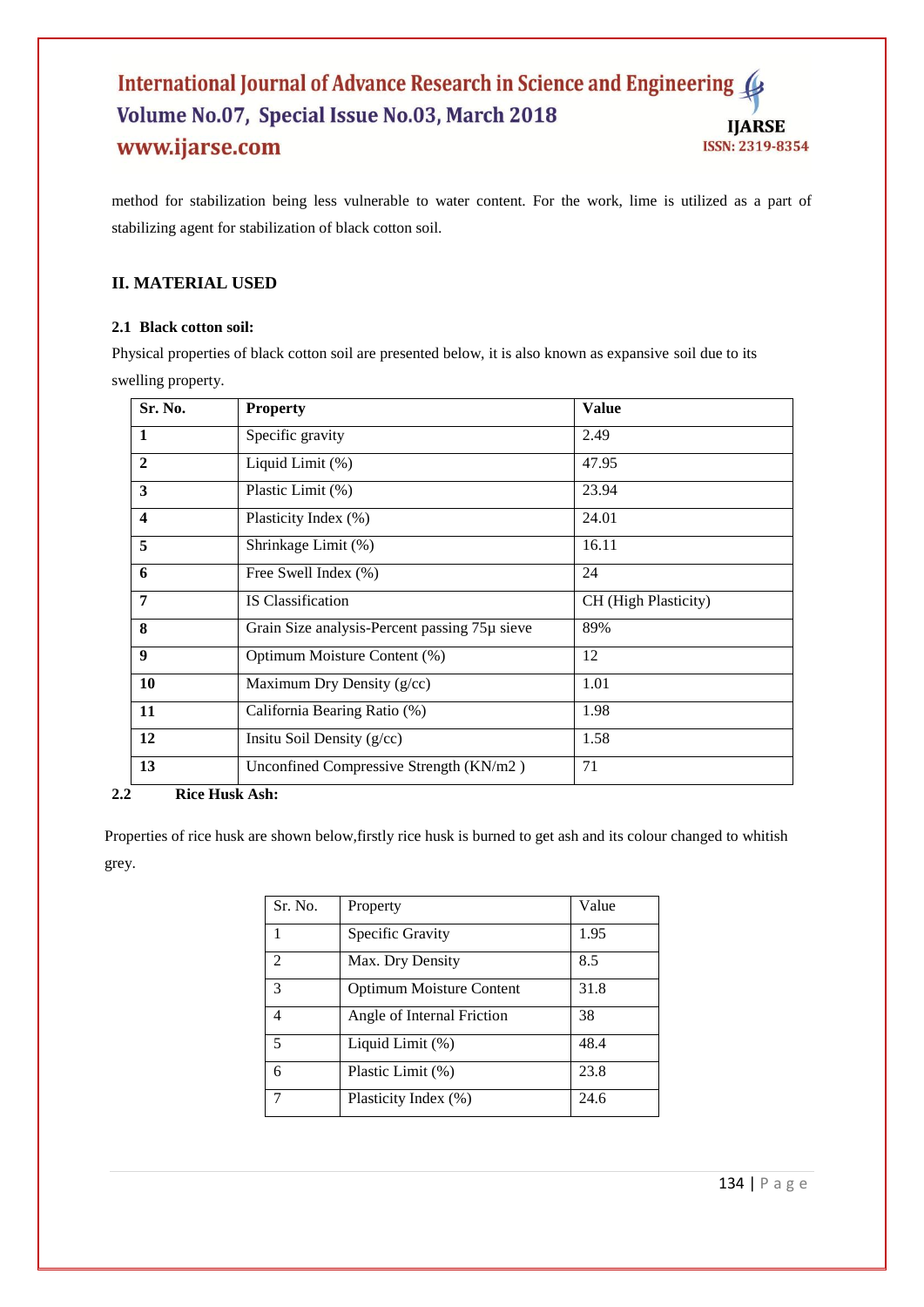#### International Journal of Advance Research in Science and Engineering Volume No.07, Special Issue No.03, March 2018 **IIARSE** www.ijarse.com **ISSN: 2319-8354**

### **2.3 Lime:**

Lime is used as a binding material and can be used as a stabilizing agent for stabilization of black cotton soil its presence illuminates the presence of water and its effect on properties of soil. Utilization of lime with extended rate in BC Soil was examined for modification reason and the result was surveyed. Lime is a calcium containing inorganic mineral in which carbonates, oxides and hydroxides prevail. It is utilized as a part of vast amount as building and designing material, it is utilized as a binding material.

#### **III .TEST INCLUDED**

#### **1. Atterberg's limit:**

In this test the soil is sieved through the 425micron IS strainer. Take material which went through the sifter and put in to oven for 2 hours before the test. By test it is observed that the liquid limit for the stabilized soil is reduced about 55% and plastic limit is reduced to 86% by the use of 15% of rice husk and 5% of lime.

#### **2. California bearing ratio test :**

Lime content expanded from 0% to 7.5%, it is found that ideal measurements of lime was 5% at which CBR expanded from 0.94 to 5.48% following 28 days curing. RHA was added to lime-soil blend at 5%, 10%, 15% and 20% by weight and it is discovered that  $_{\text{Dirt}} + 5\%$  lime + 15% RHA is the prescribed mix at which CBR following 28 days curing was 23.4**%.**

#### **3. Compaction parameters:**

The test is done to determine the variation in optimum moisture content and maximum dry density in natural soil and RHA mixed soil with 2%of lime. The result obtained is that the increament in rice husk ash leads to decreament in mdd value it reduces to 0.57 from 1.02 (g/cc) at addition of 10% of rice husk and increament in Optimum moisture content is found of almost 20 % at addition of 10 % of rice husk ash.

#### **4. Unconfined compressive strength:**

This technique is likewise used to assess the quality of stabilized soils. This test is for the most part prescribed to discover the measure of balancing out material required in soil stabilization. Lime is included at a consistent rate of 2%. On response of lime with silica, it create cementitious material and ties together with the dirt. With the expansion of lime to Soil-RHA blend, UCS value gets expanded to 350 KN/ $m<sup>2</sup>$  at 10% content of rice husk ash.

#### **5. Differential free swelling test :**

Differential swell index find out by comparision of swelling between two measuring cylinders of containing water & kerosin respectively. It is watched that by expansion of lime and rice husk ash, the differential free swelling index of soil decreases to 4.47% due to the decrease in plasticity of the soil.